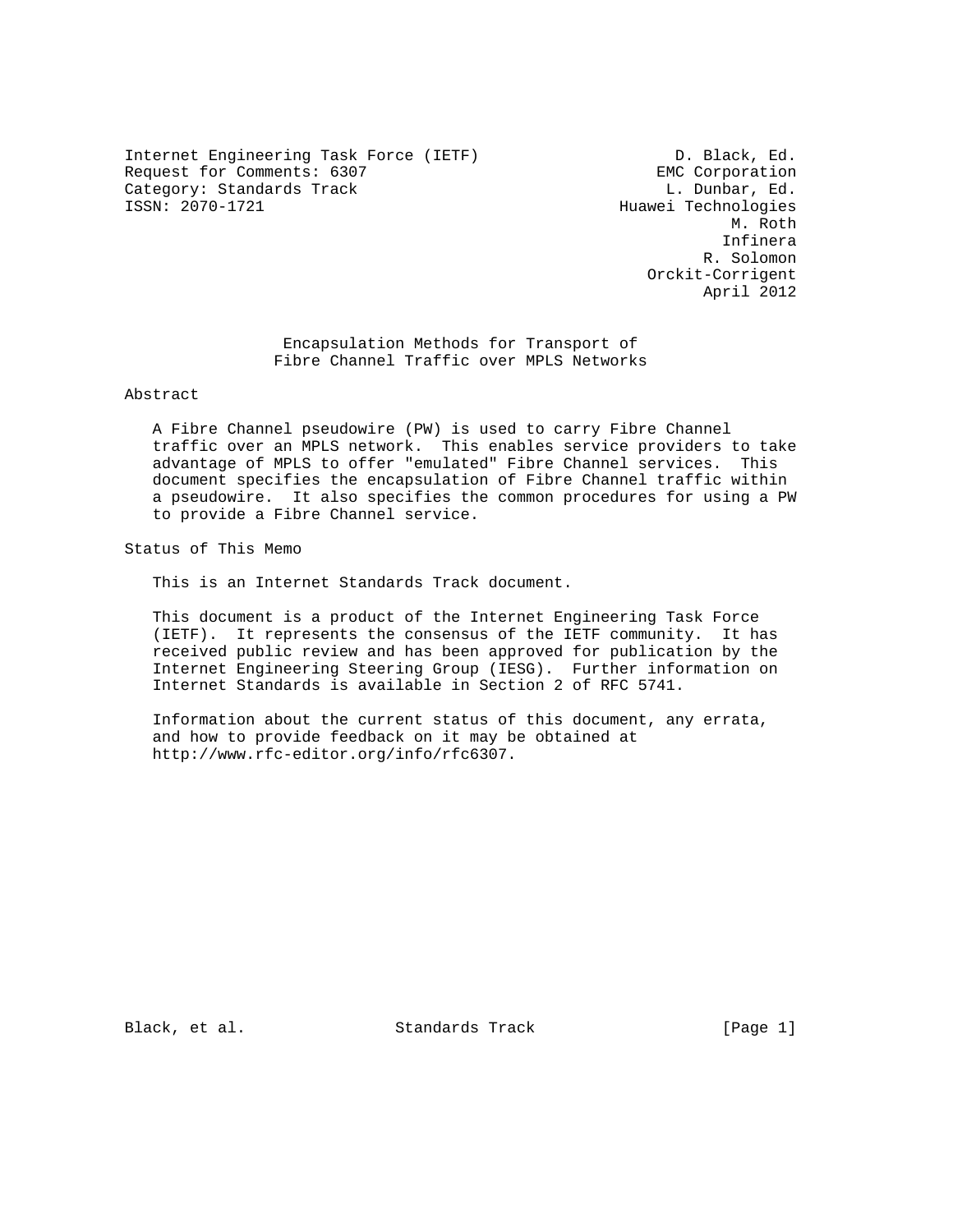# Copyright Notice

 Copyright (c) 2012 IETF Trust and the persons identified as the document authors. All rights reserved.

 This document is subject to BCP 78 and the IETF Trust's Legal Provisions Relating to IETF Documents

 (http://trustee.ietf.org/license-info) in effect on the date of publication of this document. Please review these documents carefully, as they describe your rights and restrictions with respect to this document. Code Components extracted from this document must include Simplified BSD License text as described in Section 4.e of the Trust Legal Provisions and are provided without warranty as described in the Simplified BSD License.

Table of Contents

|                | 1.4. Conventions Used in This Document 5                   |
|----------------|------------------------------------------------------------|
|                |                                                            |
|                |                                                            |
|                |                                                            |
|                |                                                            |
|                | 3.3. Mapping of FC Traffic to PW Packets11                 |
|                | 3.3.1. FC Data Frames (PT=0) and FC Login Frames (PT=1) 11 |
|                | 3.3.2. FC Primitive Sequences and Primitive                |
|                |                                                            |
|                | $3.3.3.$ FC PW Control Frames (PT=6) 14                    |
|                |                                                            |
|                |                                                            |
| $5 -$          |                                                            |
|                |                                                            |
| 7 <sup>1</sup> |                                                            |
| 8 <sub>1</sub> |                                                            |
| 9.             |                                                            |
|                |                                                            |
|                |                                                            |

Black, et al. Standards Track [Page 2]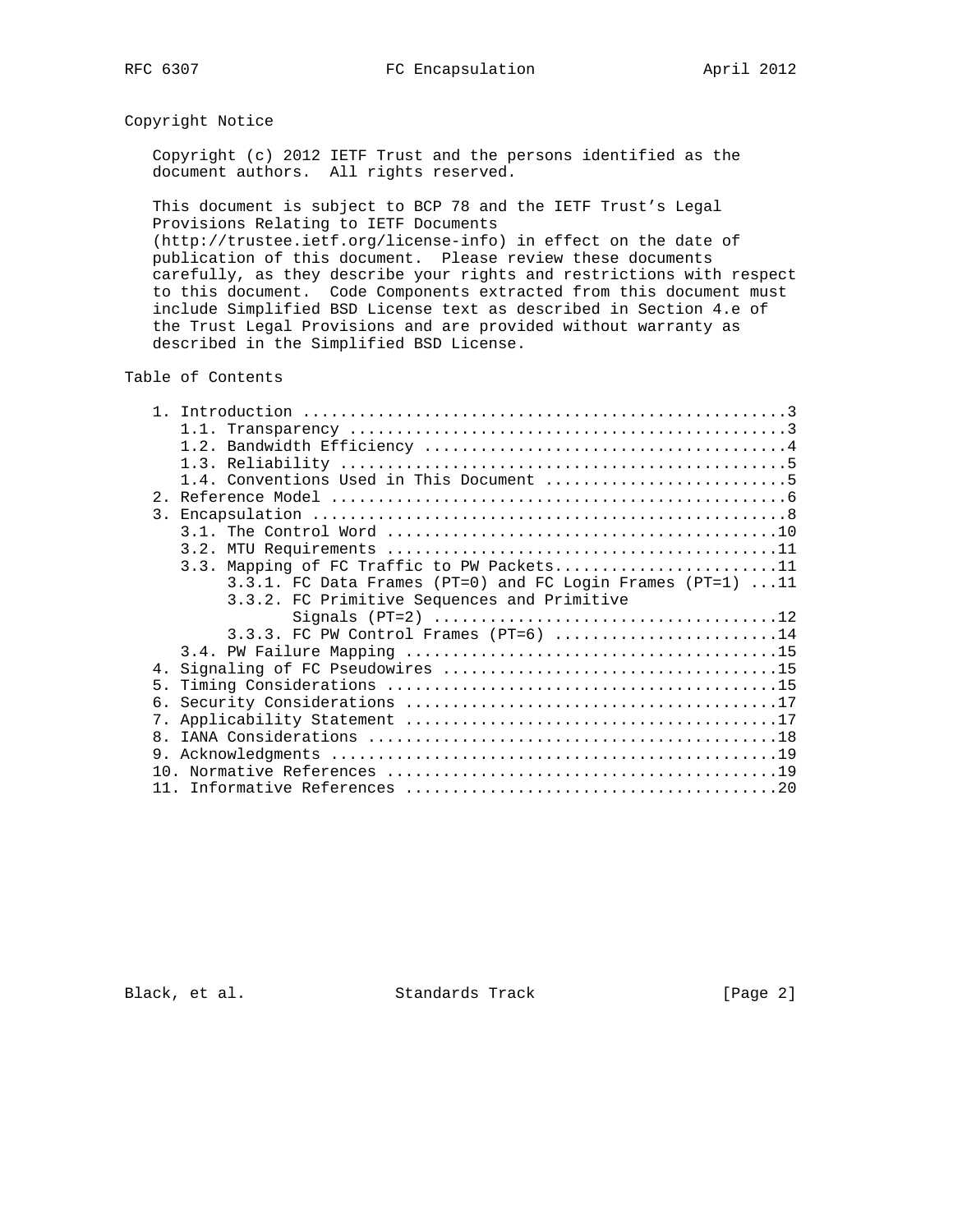# 1. Introduction

 Fibre Channel (FC) is a high-speed communications technology, used primarily for Storage Area Networks (SANs). Within a single site (e.g., data center), an FC-based SAN connects servers to storage systems, and FC can be extended across sites. When FC is extended across multiple sites, the most common usage is storage replication in support of recovery from disasters (e.g., flood or fire that takes a site out of operation). This is particularly the case over longer distances where network latency results in unacceptable performance for a server whose storage is not at the same site. Fibre Channel is standardized by the INternational Committee for Information Technology Standards (INCITS) Technical Committee T11 [T11], and multiple methods for encapsulating and transporting FC traffic over other networks have been developed [FC-BB-6].

 Fibre Channel Over TCP/IP (FCIP), as described in [RFC3821] and [FC-BB-6], interconnects otherwise isolated FC SANs over IP Networks. FCIP uses FC Frame Encapsulation [RFC3643] to encapsulate FC frames for tunneling over an IP-based network. Since IP networks may drop or reorder packets, FCIP relies on TCP to retransmit dropped frames and restore the delivery order of reordered frames. Due to possible delay variation and TCP timeouts, special timing mechanisms are required to ensure correct Fibre Channel operation over FCIP [FC-BB-6].

 MPLS networks can be provisioned and operated with very low loss rates and very low probability of reordering, making it possible to directly interconnect Fibre Channel ports over MPLS. A Fibre Channel pseudowire (FC PW) is a method to transparently transport FC traffic over an MPLS network resulting in behavior similar to a pair of FC ports that are directly connected by a physical FC link. The result is simpler control processing in comparison to FCIP.

 This document specifies the encapsulation of FC traffic into an MPLS pseudowire and related PW procedures to transport FC traffic over MPLS PWs. The complete FC pseudowire specification consists of this document and the FC PW portion of the T11 [FC-BB-5/AM1] standard. The following subsections describe some of the requirements for transporting FC traffic over an MPLS network.

# 1.1. Transparency

 Transparent extension of an FC link is a key requirement for transporting FC traffic over a PW. This requires the FC PW to emulate an FC link between two FC ports, similar to the approach defined for FC over GFPT in [FC-BB-6]. GFPT is an Asynchronous Transparent Generic Framing Procedure specified by ITU-T; see

Black, et al. Standards Track [Page 3]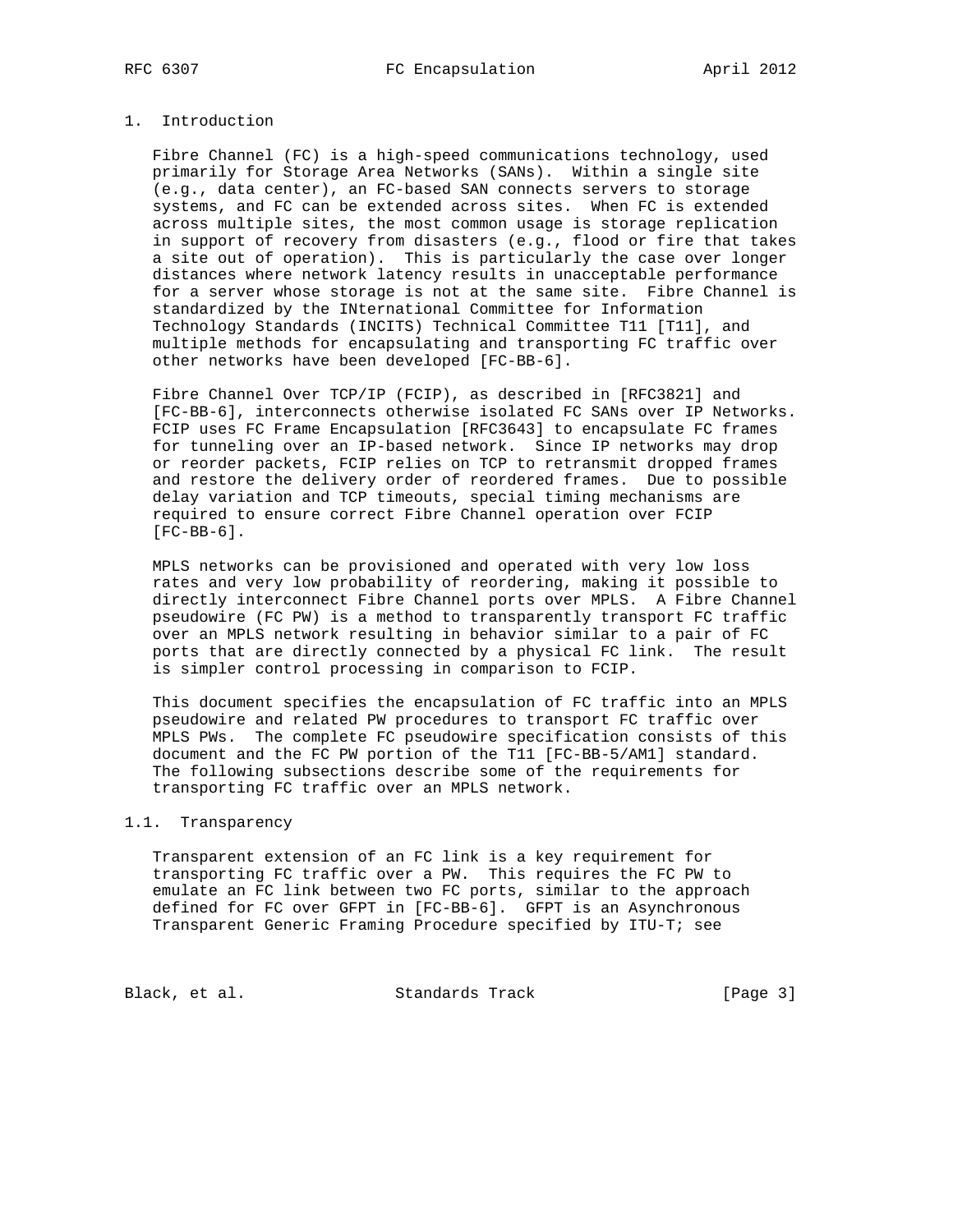[FC-BB-6] for details and reference to the ITU-T specifications. This results in transparent forwarding of FC traffic over the MPLS network from both the FC fabric and the network operator points of view.

 Transparency distinguishes the FC PW approach from FCIP. An FC PW logically connects the FC port on the FC link attached to one end of the PW directly with the FC port on the far end of the FC link attached to the other end of the PW, whereas FCIP introduces FC B\_Ports at both ends of the extended FC link; each FC B\_Port is connected to an FC E\_Port in an FC switch on the same side of the link extension.

## 1.2. Bandwidth Efficiency

 The bandwidth allocated to a PW may be less than the rate of the attached FC port. When there is no data exchange on a native FC link, Idle Primitive Signals are continuously exchanged between the two FC ports. In order to improve the bandwidth efficiency across the MPLS network, it is necessary for the FC PW Provider Edge (PE) to suppress (or drop) the Idle Primitive Signals generated by its adjacent FC ports. The far-end FC PW PE regenerates Idle Primitive Signals to send to its adjacent FC port as required; see [FC-BB-5/AM1].

 FC link control protocols require an FC port to continuously send the same FC Primitive Sequence [FC-FS-2] until a reply is received or some other event occurs. To improve bandwidth efficiency, the FC PW PE encapsulates a subset of repeated FC Primitive Sequences to send across the WAN [FC-BB-5/AM1]. For example, in a sequence of identical received primitives, only every fourth primitive may be sent across the MPLS network. Alternatively, a time-based approach may be used to send a copy of the repeated FC Primitive Sequence once every few milliseconds. The far-end FC PW PE regenerates the FC link behavior by continuously sending the Primitive Sequence most recently received from the WAN until a new primitive signal, primitive sequence, or data frame is received from the WAN.

 The sending FC PW PE may unilaterally choose any convenient subset for sending the same FC Primitive Sequence. This is acceptable because the receiving FC PW PE generates a continuous stream of the most recently received FC Primitive Sequence on the outgoing native FC link, independent of the arrival rate of that FC Primitive Sequence from the WAN. In practice, a 10:1 reduction in FC Primitive Sequence transmission rate achieves 90% of the bandwidth benefits without loss of FC functionality, and sending a copy every few milliseconds does not pose a serious risk of exceeding the timeouts specified in Section 5 below.

Black, et al. Standards Track [Page 4]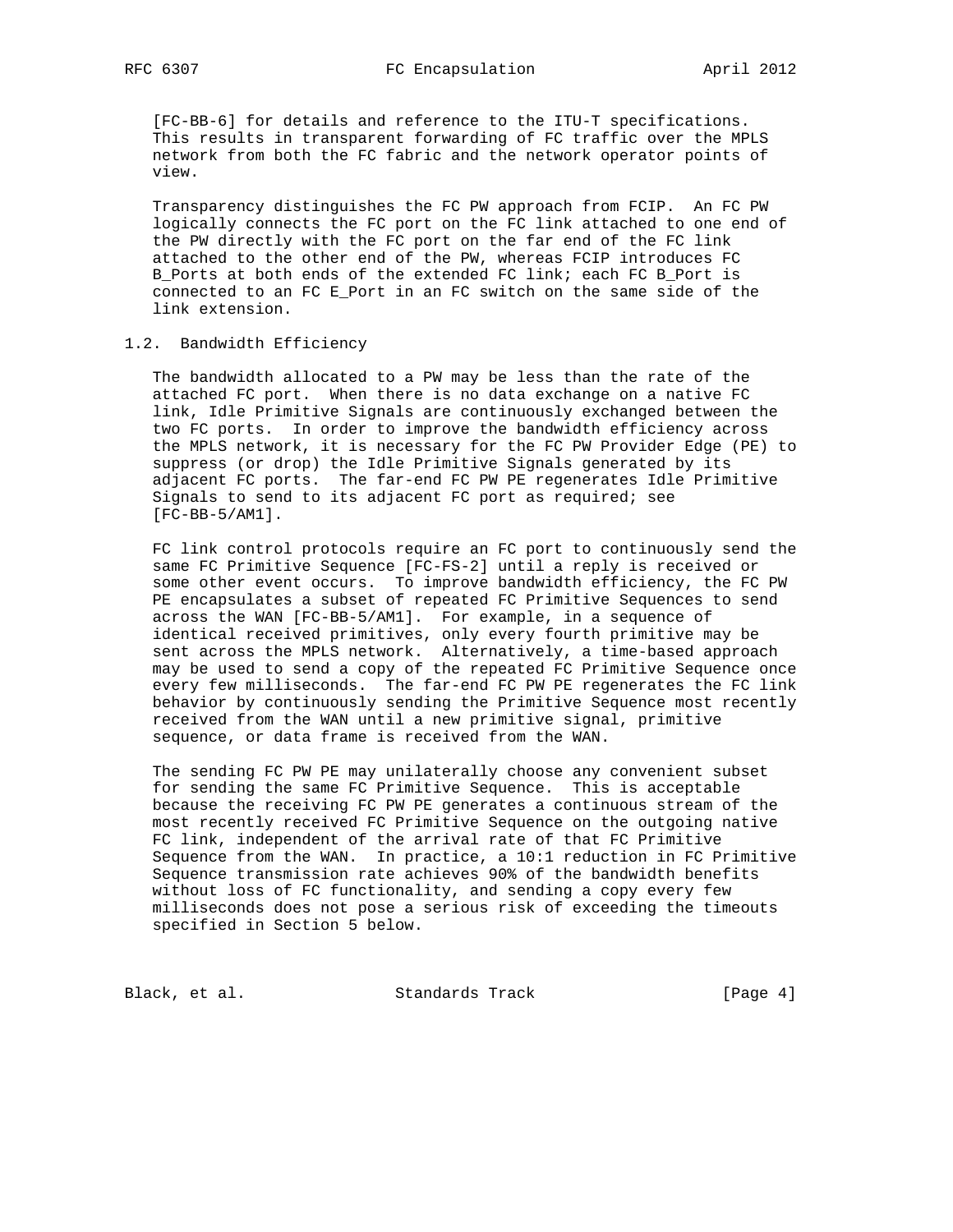These bandwidth-efficiency techniques may cause changes in the FC traffic that traverses an FC PW (e.g., number of Idle Primitive Signals or number of identical Primitive Sequences), but the far-end FC PW PE's regeneration of FC link behavior on the attached FC port is transparent to the FC ports connected to each PW PE.

## 1.3. Reliability

 Fibre Channel does not employ a native frame retransmission protocol and treats most frame delivery failures as errors. FC SAN traffic requires a very low frame loss rate because the typical result of a failure to deliver a frame is an I/O operation failure. Recovery from such I/O failures involves I/O operation retries after what may be a significant delay (30-second and 60-second timeouts are common). In addition, such retries are likely to be logged as errors indicating possible problems with FC equipment or cables. Hence, drops, errors, and discards of FC frames must be very rare for an FC PW.

 FC SAN implementations have limited tolerance for frame reordering. Any reordering affecting more than a few frames within a single higher-level operation (e.g., a read or write I/O) is usually treated as an error by the destination FC port, resulting in discards of the frames involved; some deployed FC implementations treat all such within-operation frame reordering as errors that result in frame discards. As a result, FC frame reordering must be minimized for an FC PW.

 The FC PW does not compensate for frame drops, discards, or reordering. The MPLS network that hosts the FC PW is expected to be designed and operated in a fashion that makes such events very rare.

 In contrast to the Time to Live (TTL) field in an IP packet, FC uses a constant delivery timeout value (R\_A\_TOV) for which 10 seconds is the default. Each FC frame must be delivered or discarded within that timeout period after it is sent; see Section 5.

### 1.4. Conventions Used in This Document

 The key words "MUST", "MUST NOT", "REQUIRED", "SHALL", "SHALL NOT", "SHOULD", "SHOULD NOT", "RECOMMENDED", "MAY", and "OPTIONAL" in this document are to be interpreted as described in [RFC2119].

Black, et al. Standards Track [Page 5]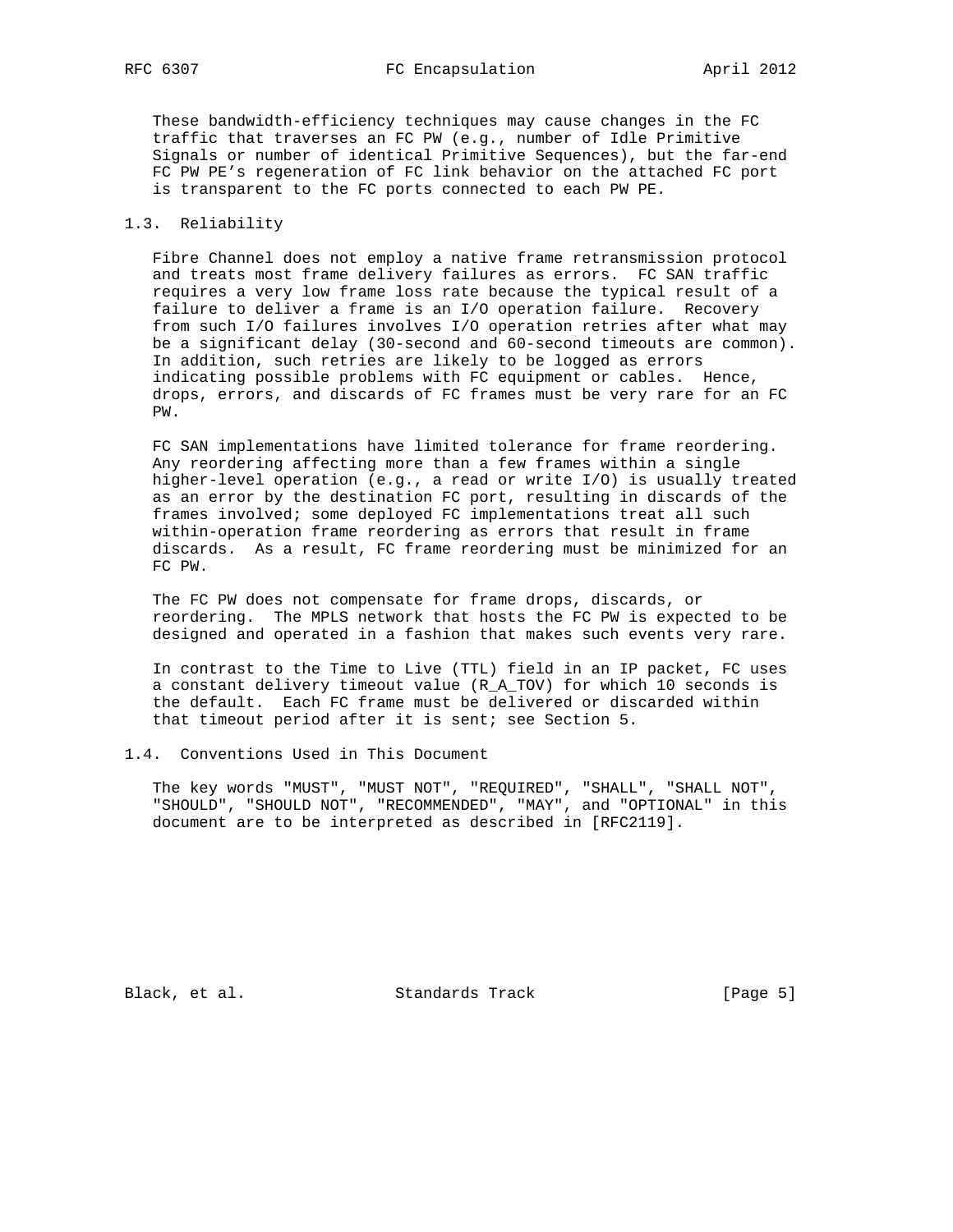# 2. Reference Model

 An FC PW extends a native FC link over an MPLS network. This document specifies the PW encapsulation for FC. Figure 1 describes the reference models (derived from [RFC3985]) that support the FC PW. FC traffic is received by PE1's FC attachment channel, encapsulated at PE1, transported across MPLS network, decapsulated at PE2, and transmitted onward via the PE2's FC attachment channel. This document assumes that a pseudowire can be provisioned statically or via a signaling protocol as defined in [RFC4447].



Figure 1 - PWE3 FC Interface Reference Configuration

Black, et al. Standards Track [Page 6]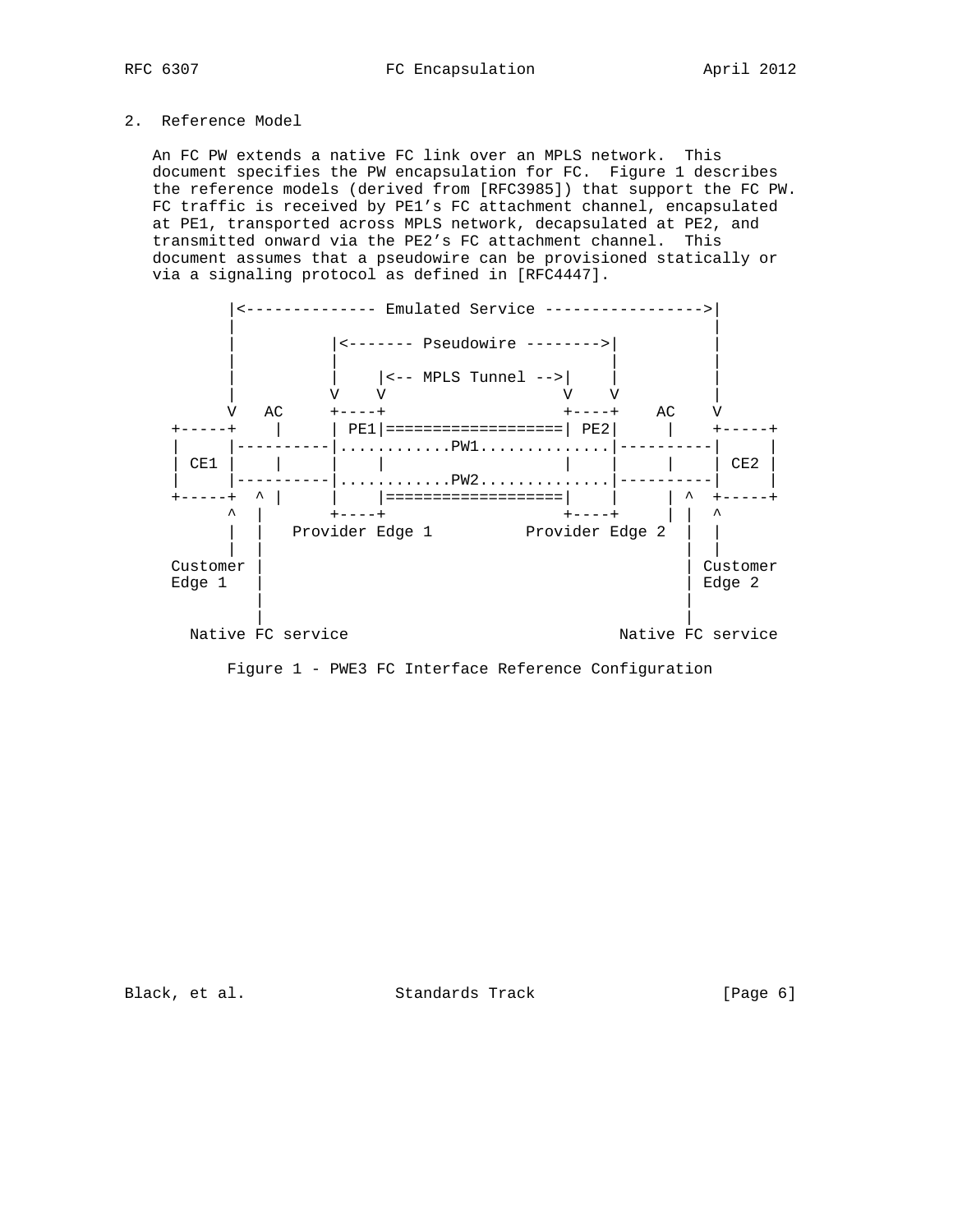The following reference model describes the termination point of each end of the PW within the PE:



Figure 2 - PW Reference Diagram

 The Native Service Processing (NSP) function includes the following functionality:

- o Idle Suppression: any FC Idle Primitive Signals received from the source PE's attached FC port are suppressed and regenerated at the destination PE to send on its attached FC port when there is no other FC traffic to send;
- o FC Primitive Sequence Reduction: a subset of repetitive FC Primitive Sequences received from the attached FC port at the source PE is selected for WAN transmission, with the destination PE sending the FC Primitive Sequence most recently received from the WAN on the destination PE's attached FC port continuously until a new packet is received from the WAN; and
- o Flow Control: the Alternate Simple Flow Control (ASFC) protocol is used for buffer management in concert with the peer PW PE's NSP function so that FC traffic is not dropped. ASFC is a simple pause/resume protocol that allows operation repetition; the receiver responds to the first pause or resume operation in an identical sequence of operations and ignores the rest of the sequence.

 The NSP flow control functionality is required to extend FC's credit based flow control to address situations where the number of buffer credits available to an FC link is insufficient to utilize the available bandwidth over the additional distance and latency

Black, et al. Standards Track [Page 7]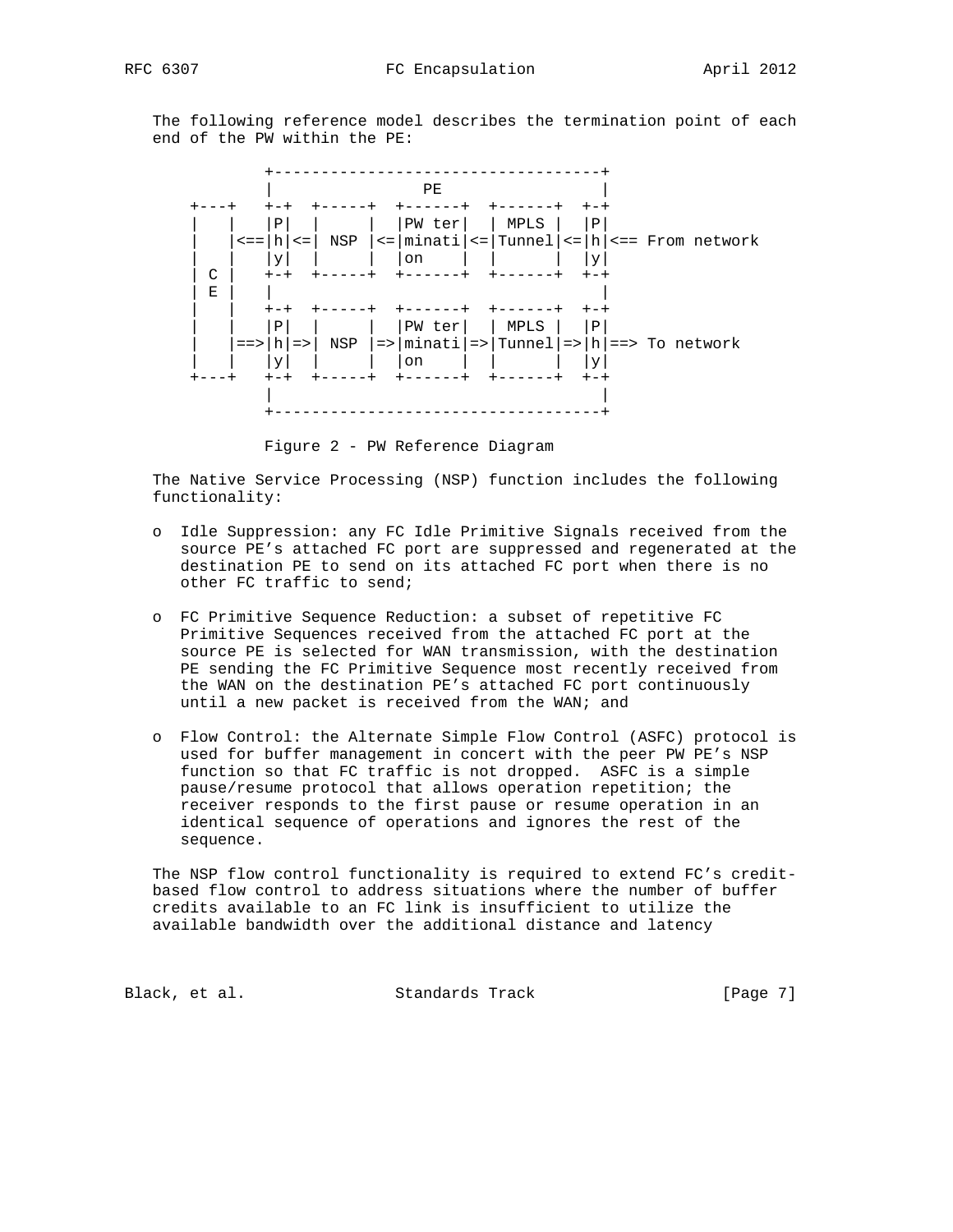represented by the FC pseudowire. The NSPs avoid this problem by inserting ASFC into FC's link flow control used on the attached FC ports; see [FC-BB-5/AM1].

 In contrast, Idle Suppression and FC Primitive Sequence Reduction are bandwidth optimizations that are included in the NSP for clarity in this document. Analogous optimizations are not treated as part of the NSP by other pseudowires (e.g., Asynchronous Transfer Mode (ATM) idle frame suppression is not considered to be an NSP function by [RFC4717]).

The NSP function is specified in detail by [FC-BB-5/AM1].

3. Encapsulation

 This specification provides port-to-port transport of FC-encapsulated traffic. There are a number of port types defined by Fibre Channel, including:

- o N\_port: a port on the node (e.g., host or storage device) used with both FC-P2P (Point to Point) or FC-SW (switched fabric) topologies. Also known as a Node port.
- o NL\_port: a port on the node used with an FC-AL (Arbitrated Loop) topology. Also known as a Node Loop port.
- o F\_port: a port on the switch that connects to a node point- to point (i.e., connects to an N\_port). Also known as a Fabric port. An F\_port is not loop capable.
- o FL\_port: a port on the switch that connects to an FC-AL loop (i.e., to NL\_ports). Also known as a Fabric Loop port.
- o E\_port: a port used to connect two Fibre Channel switches. Also known as an Expansion port. When E\_ports between two switches are connected to form a link, that link is referred to as an inter switch link (ISL).

 Among the port types listed above, only the following FC connections (as specified in [FC-BB-5/AM1]) are supported by an FC PW over MPLS:

- o N\_Port to N\_Port, established by an FC PLOGI (Port Login) operation
- o N\_Port to F\_Port, established by an FC FLOGI (Fabric Login) operation

Black, et al. Standards Track [Page 8]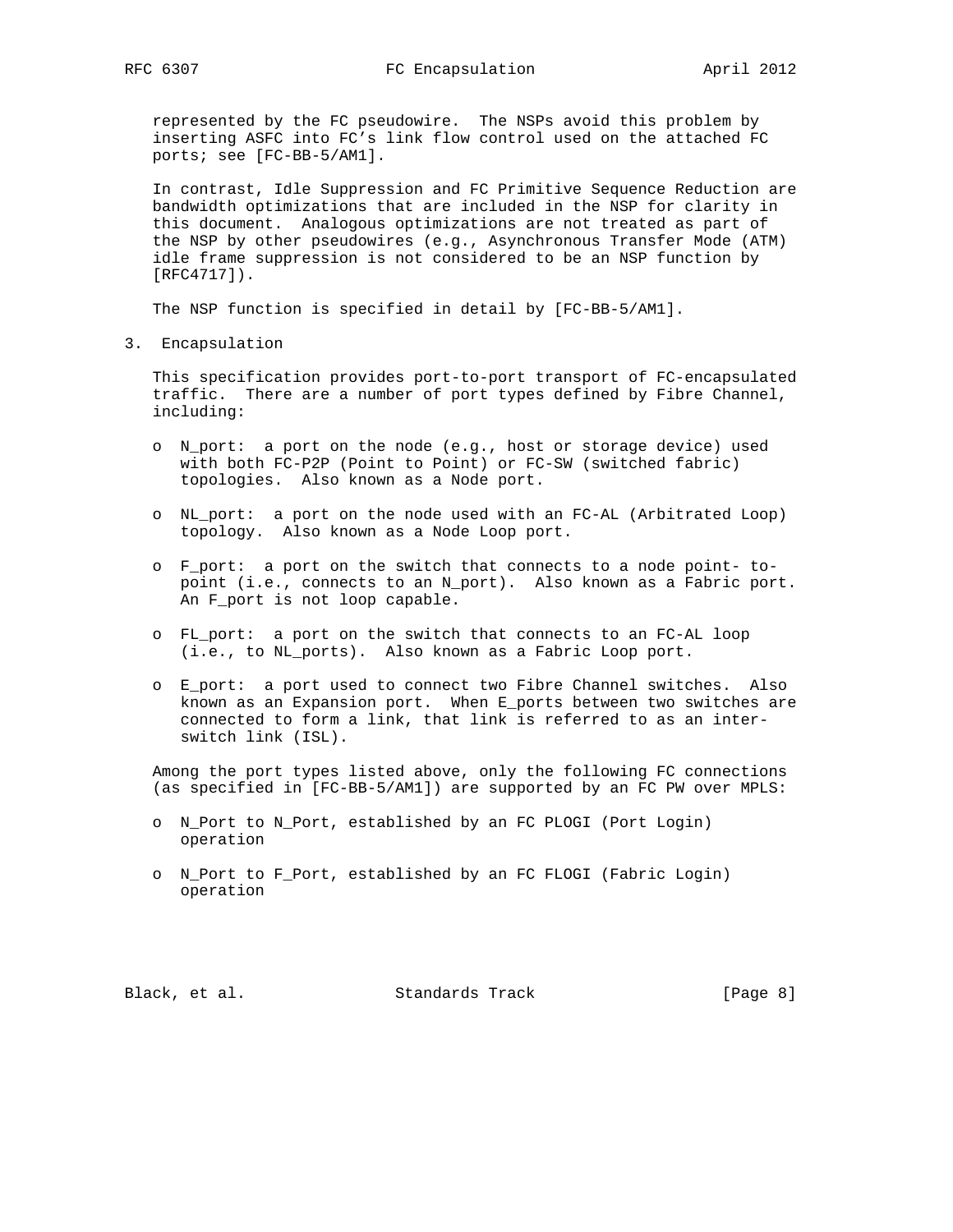o E\_Port to E\_Port, established by an FC ELP (Exchange Link Parameters) operation

 FC traffic flowing over an FC PW is subdivided into four payload types (PTs) that are encoded in the PW Control Word (see Section 3.1):

- 1. FC login traffic (PT = 1): FC login operations and responses that establish connections between FC ports. The three FC login operations are PLOGI, FLOGI, and ELP. These operations and their responses may require the NSP to allocate buffer resources. See the specification of Login Exchange Monitors in [FC-BB-5/AM1].
- 2. FC data traffic (PT = 0): All FC frames other than those involved in an FC login operation.
- 3. FC Primitive Sequences and Signals (PT = 2): Native FC link control operations; 4-character primitive sequences and signals that are not encapsulated in FC frames. See [FC-BB-5/AM1] and [FC-FS-2].
- 4. FC PW Control (PT = 6): FC PW control operations exchanged only between the endpoints of the PW. FC PW control operations are used for ASFC flow control, ping (e.g., for round-trip latency measurement), and reporting native FC link errors. See [FC-BB-5/AM1].

 This FC PW specification is limited to use with FC service classes 2, 3, and F; see [FC-FS-2]. Other FC service classes (e.g., 1, 4, and 6) MUST NOT be used with an FC PW. Numbered FC service classes are used for end-to-end FC traffic, whereas service class F is used for inter-switch traffic in an FC switched fabric.

 This FC PW specification is limited to native FC attachment links that employ an 8b/10b transmission code (see [FC-FS-2]). The protocol specified in this document converts a received 10b code to its 8b counterpart for PW encapsulation and hence does not support attached FC links that use a 64b/66b transmission code (e.g., 10GFC and 16GFC); such links MUST NOT be attached to an FC PW PE unless their link speed can be negotiated to one that uses 8b/10b encoding. If an invalid 10b code that cannot be converted to an 8b code is received from an FC link, the PE sends an FC PW control frame to report the error (see [FC-BB-5/AM1]).

Black, et al. Standards Track [Page 9]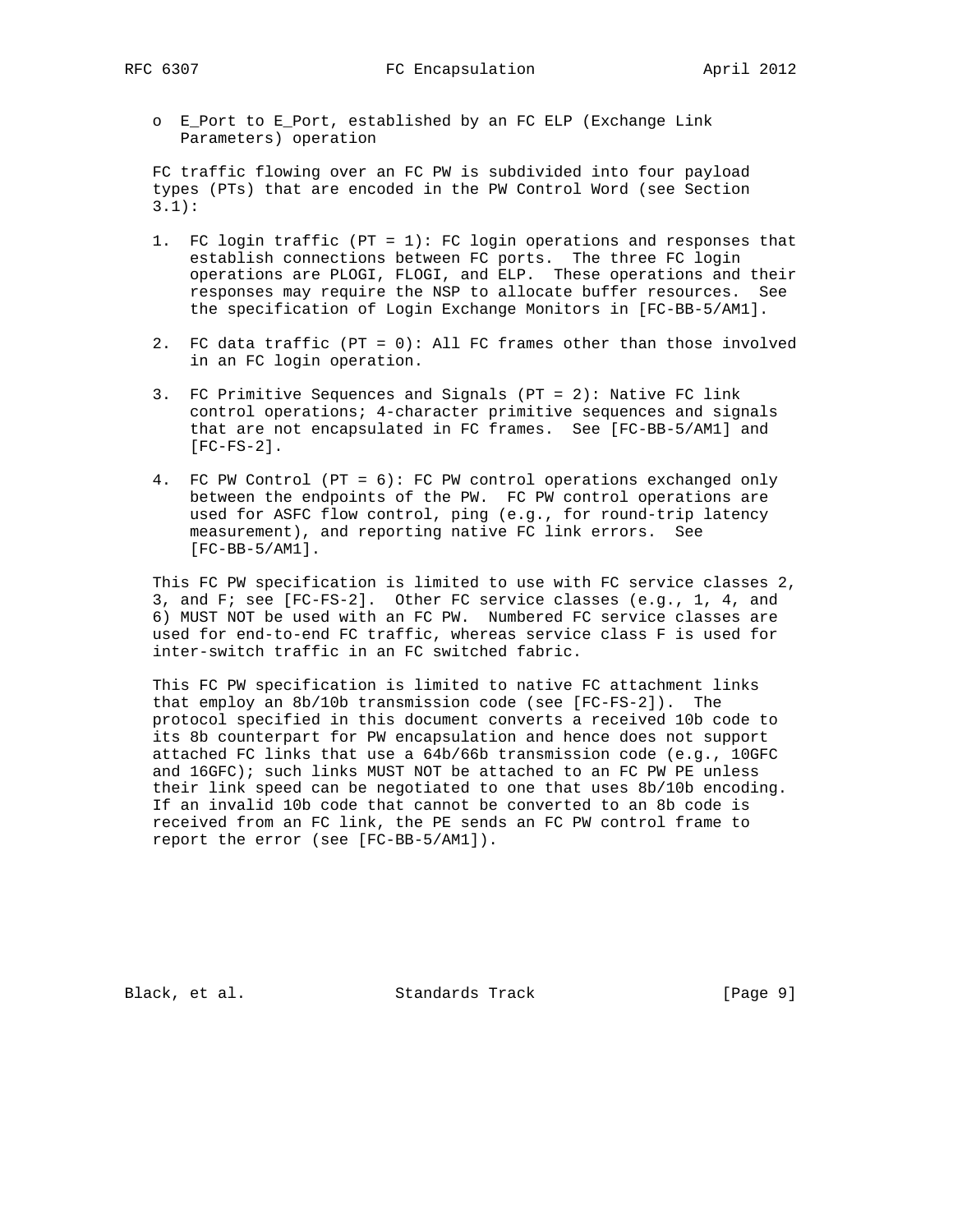# 3.1. The Control Word

 The Generic PW Control Word, as defined in "Pseudowire Emulation Edge-to-Edge (PWE3) Control Word for Use over an MPLS PSN" [RFC4385], MUST be used for FC PW to facilitate the transport of short packets (by setting the Length field as detailed below) and convey the flag bits defined below. The structure of the Control Word for the FC PW is as follows:

 $1$   $2$   $3$  0 1 2 3 4 5 6 7 8 9 0 1 2 3 4 5 6 7 8 9 0 1 2 3 4 5 6 7 8 9 0 1 +-+-+-+-+-+-+-+-+-+-+-+-+-+-+-+-+-+-+-+-+-+-+-+-+-+-+-+-+-+-+-+-+ |0 0 0 0| PT |X|0 0| Length | Sequence Number | +-+-+-+-+-+-+-+-+-+-+-+-+-+-+-+-+-+-+-+-+-+-+-+-+-+-+-+-+-+-+-+-+

Figure 3 - Control Word Structure

 The first four bits of the PW Control Word MUST be set to 0 by the ingress PE to indicate PW data.

 Three of the four flag bits are used to convey the Payload Type (PT) indication. The 3-bit binary value in this field identifies the payload type carried by a PW packet. The following types are defined:

> PT = 0: FC data frame. PT = 1: FC login frame. PT = 2: FC Primitive Sequence(s) and/or Primitive Signal(s). PT = 6: FC PW control frame (refer to [FC-BB-5/AM1] for usage).

 Packets with other values in the PT field are not valid for the FC PW and MUST be discarded by the receiving FC PW PE.

 The X flag bit is not used by this version of the protocol. It SHOULD be set to zero by the sender and MUST be ignored by the receiver.

The fragmentation bits (bits  $8-9$ ) are not used by the FC PW protocol. These bits may be used in the future for FC-specific indications as defined in [RFC4385]. The fragmentation bits SHOULD be set to zero by the ingress PE and MUST be ignored by the egress PE.

Black, et al. Standards Track [Page 10]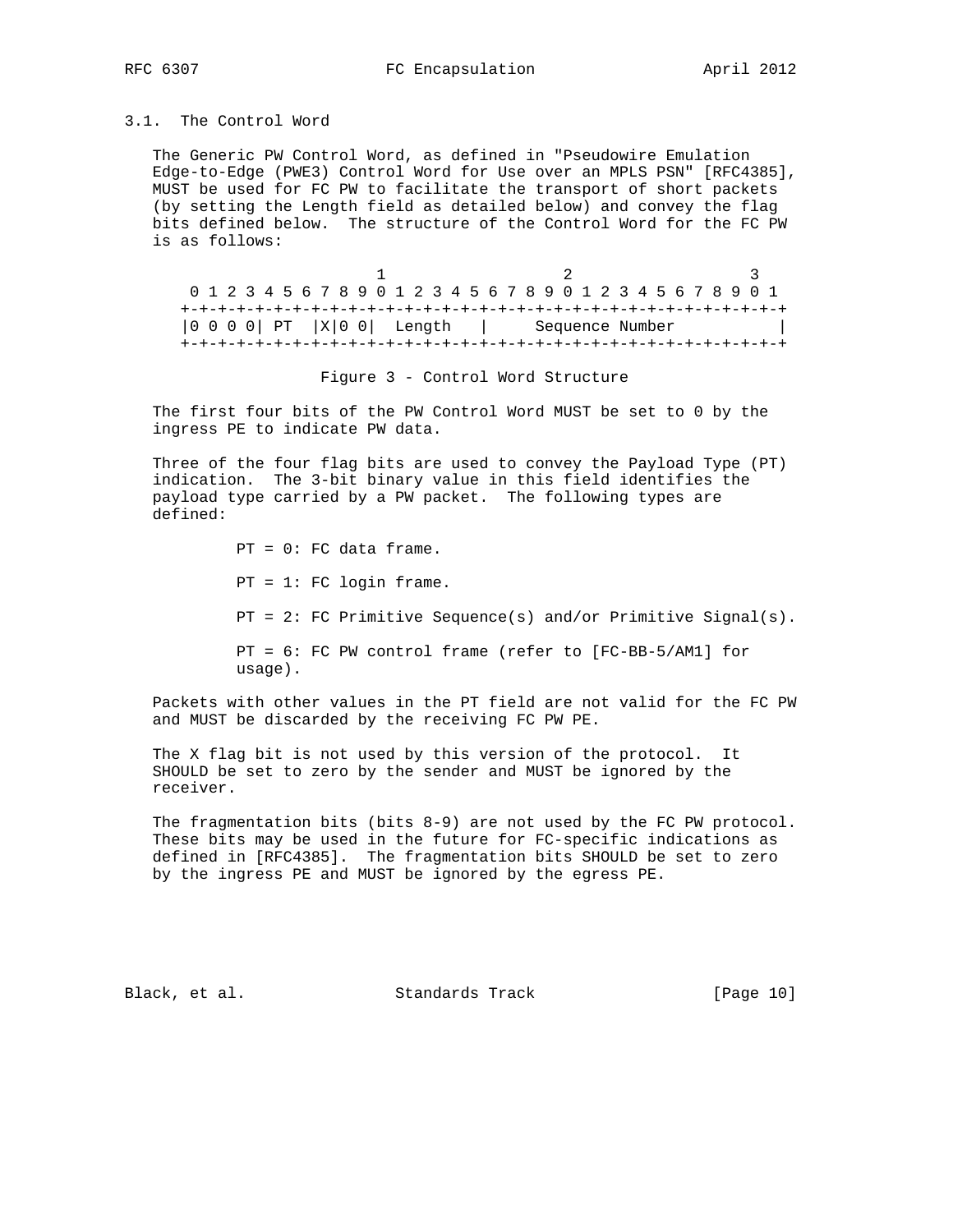The Length field enables recovery of the original pseudowire packet when a short packet is padded to the minimum 64-octet packet size required for Ethernet; see [RFC4385]. The Length field MUST be used for packets shorter than 64 octets, MUST be set to zero for longer packets, and MUST be processed according to the rules specified in [RFC4385].

 The sequence number is not used for the FC PW; it MUST be set to 0 by the ingress PE and MUST be ignored by the egress PE.

### 3.2. MTU Requirements

 The MPLS network MUST be able to transport the largest Fibre Channel frame after encapsulation, including the overhead associated with the encapsulation. The maximum FC frame size is 2164 octets without PW and MPLS labels (refer to Figure 4); this maximum size is a constant value that is required for all FC implementations [FC-FS-2]. The MPLS network SHOULD accommodate frames of up to 2500 octets in order to support possible future increases in the maximum FC frame size.

 Fragmentation, as described in [RFC4623], SHALL NOT be used for an FC PW; therefore, the network MUST be configured with a minimum MTU that is sufficient to transport the largest encapsulated FC frame.

3.3. Mapping of FC Traffic to PW Packets

 FC frames, Primitive Sequences, and Primitive Signals are transported over the PW. All packet types are carried over a single PW. In addition to the PW Control Word, an FC Encapsulation Header is included in the PW packet. This FC Encapsulation Header is not used in this version of the protocol; it SHOULD be set to zero by the sender and MUST be ignored by the receiver.

3.3.1. FC Data Frames (PT=0) and FC Login Frames (PT=1)

 FC data frames and FC login frames share a common encapsulation format, except that the PT field in the FC PW Control Word is set to 0 for data frames and is set to 1 for login frames. An FC login frame contains an FC PLOGI, FLOGI, or ELP operation or response that requires special processing by the NSP in support of flow control; see [FC-BB-5/AM1].

 Each FC data frame or login frame is mapped to a PW packet, including the Start Of Frame (SOF) delimiter, frame header, Cyclic Redundancy Check (CRC) field, and the End Of Frame (EOF) delimiter, as shown in Figure 4.

Black, et al. Standards Track [Page 11]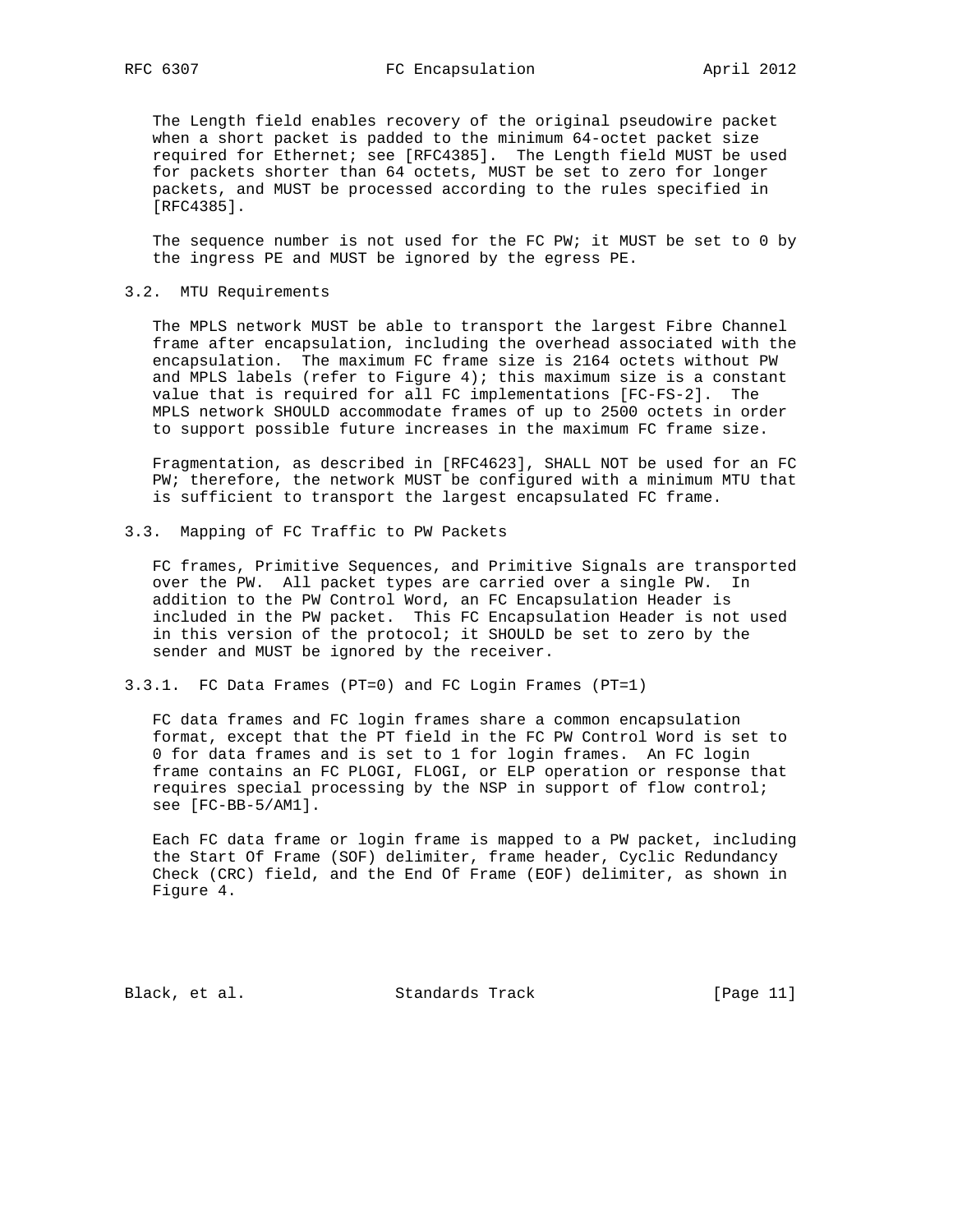

Figure 4 - FC Frame (SOF/Data/CRC/EOF) Encapsulation in PW Packet

 The SOF and EOF frame delimiters are each encoded into a single octet as specified in [RFC3643], except that the codes for delimiters that apply only to FC service class 4 (SOFi4, SOFc4, SOFn4, EOFdt, EOFdti, EOFrt, and EOFrti -- see [FC-FS-2]) MUST NOT be used.

 The CRC in the frame is obtained directly from the FC attachment channel, so that the PW PE is not required to recalculate the CRC or to check the CRC in the received frame. The CRC will be checked by the FC port that receives the frame, ensuring that coverage is provided for data errors that occur between the PW endpoints. This CRC behavior differs from the Frame Check Sequence (FCS) retention technique for PWs defined in [RFC4720], which states that "as usual, the FCS MUST be examined at the ingress PE, and errored frames MUST be discarded".

3.3.2. FC Primitive Sequences and Primitive Signals (PT=2)

 FC Primitive Sequences and Primitive Signals are FC Ordered Sets. On an 8b/10b-coded FC link, an Ordered Set consists of four 10b characters, starting with the K28.5 character, followed by three Dxx.y data characters. All FC Ordered Sets start with a K28.5 control character, but the three following Dxx.y data characters differ depending on the Ordered Set. A Kxx.y control character has a different 10b code from the corresponding Dxx.y data character but uses the same 8b code (e.g., K28.5 and D28.5 both use the 8b code 0xBC). Here are two examples of Ordered Sets:

Black, et al. Standards Track [Page 12]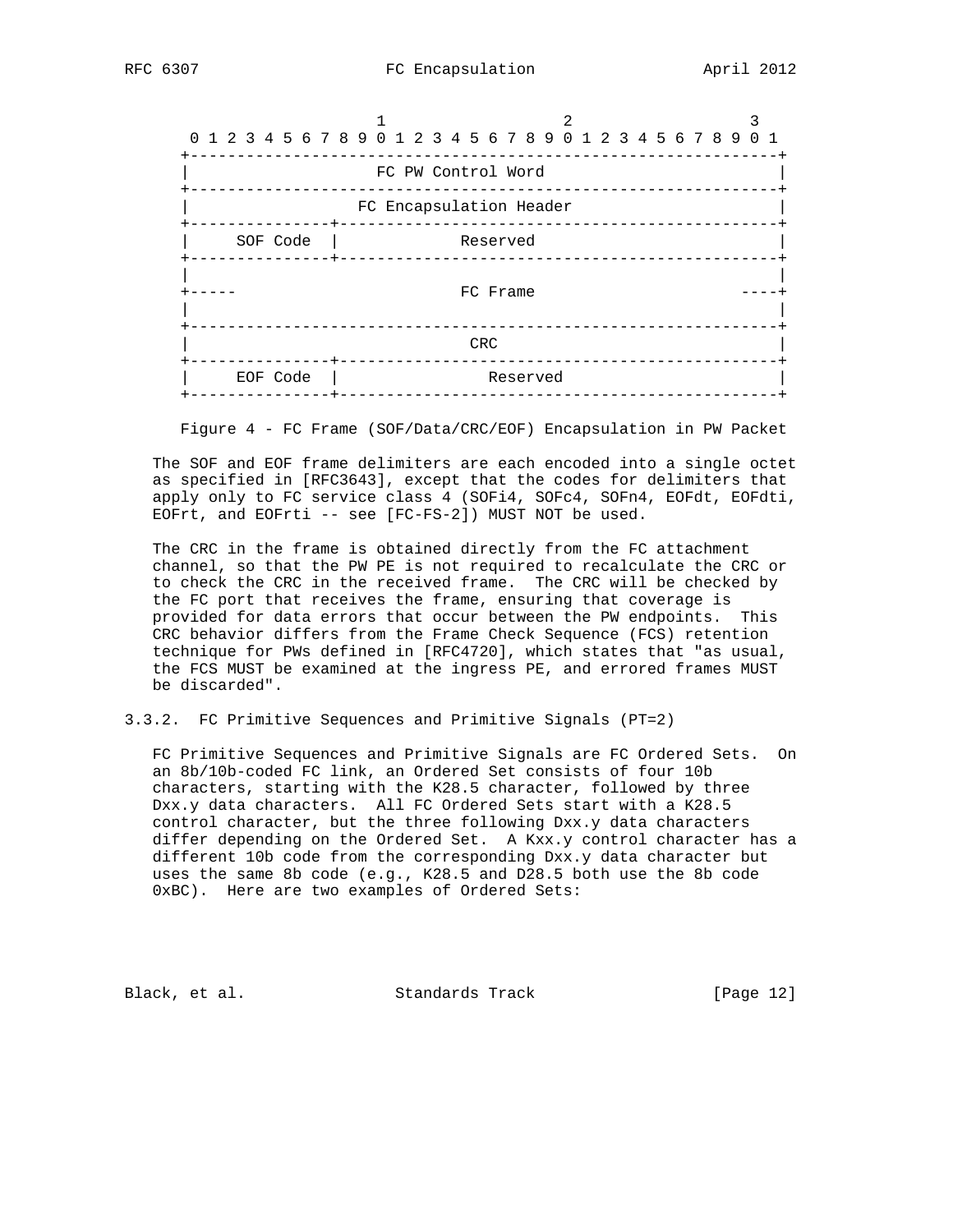- o Idle (IDLE) is  $K28.5 D21.4 D21.5 D21.5$ . This FC Primitive Signal is sent when the FC link is idle; it is suppressed by the FC PW NSP and not sent over the WAN.
- o Link Reset Response (LRR) is K28.5 D21.1 D31.5 D9.2. This FC Primitive Sequence is used as part of FC link initialization and recovery.

 Each Ordered Set is encapsulated in a PW packet containing the encoded K28.5 control character [FC-BB-5/AM1], followed by three encoded data characters, as shown in Figure 5.



Figure 5 - FC Ordered Sets Encapsulation in PW Packet

 The K28.5 10b control character received from the PE's attached FC link is encoded for the FC PW as its 8b counterpart (0xBC). Because the same 8b value (0xBC) is used to encode a D28.5 data word, the receiving FC PW PE:

- o MUST check for presence of an 8b K28.5 value (0xBC) at the start of each Ordered Set (see Figure 5) and MUST send that value as a 10b K28.5 character on the attached FC link.
- o MUST send the following three Dxx.y 8b values as Dxx.y 10b characters on the attached FC link and MUST NOT send any of these Dxx.y 8b values as 10b Kxx.y characters on the attached FC link.

 A PW packet may contain one or more encoded FC Ordered Sets [FC-BB-5/AM1]. The Length field in the FC PW Control Word is used to indicate the packet length when the PW packet contains multiple Ordered Sets. For this reason, FC PW packets that contain FC Ordered

Black, et al. Standards Track [Page 13]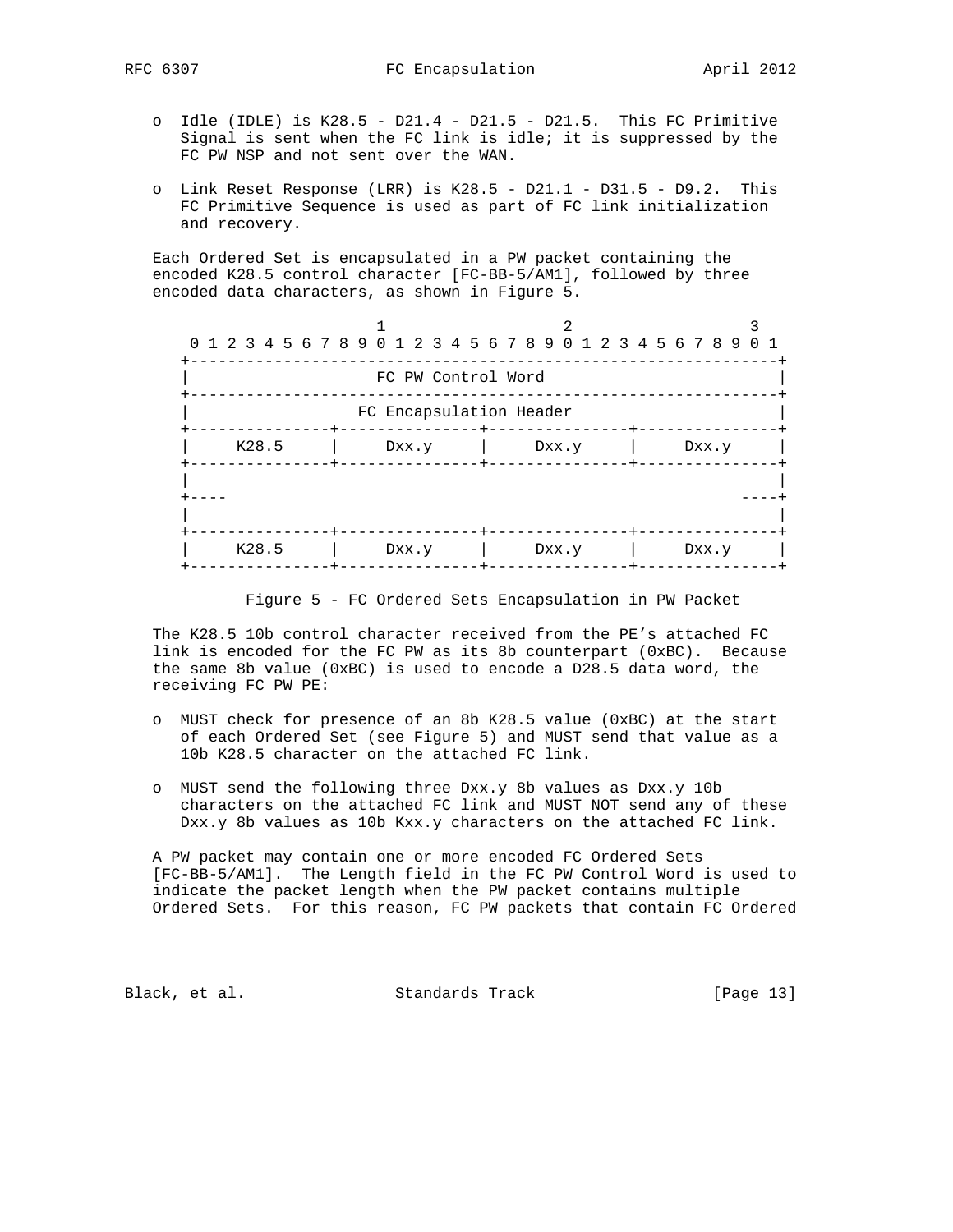Sets MUST NOT be larger than 60 octets (8 octets of header words plus at most 13 Ordered Sets), in order to ensure that the Length field contains a non-zero value (see [RFC4385]).

 Idle Primitive Signals could be carried over the PW in the same manner as Primitive Sequences. However, [FC-BB-5/AM1] requires that Idle Primitive Signals be dropped by the Ingress PE and regenerated by the egress PE in order to reduce bandwidth consumption (see [FC-BB-5/AM1] for further details).

 The egress PE extracts the Primitive Sequence or Primitive Signal from the received PW packet. For a Primitive Sequence, the PE continues transmitting the same FC Ordered Set to its attached FC port until an FC frame or another Ordered Set is received over the PW; see Section 1.2 above for discussion of ingress PE transmission behavior for Primitive Sequences. A Primitive Signal is sent once, except that Idle Primitive Signals are sent continuously when there is nothing else to send.

### 3.3.3. FC PW Control Frames (PT=6)

 FC PW control frames are transported over the PW by encapsulating each frame in a PW packet with PT=6 in the Control Word. FC PW control frame payloads are generated and terminated by the corresponding FC entity. FC PW control frames are used for FC PW flow control (ASFC), ping, and transmission of error indications. [FC-BB-5/AM1] specifies the generation and processing of FC PW control frames. FC PW control frames are always shorter than 64 octets, and hence the Length field in the FC Control Word indicates their length.



Figure 6 - FC PW Control Frame Encapsulation in PW Packet

Black, et al. Standards Track [Page 14]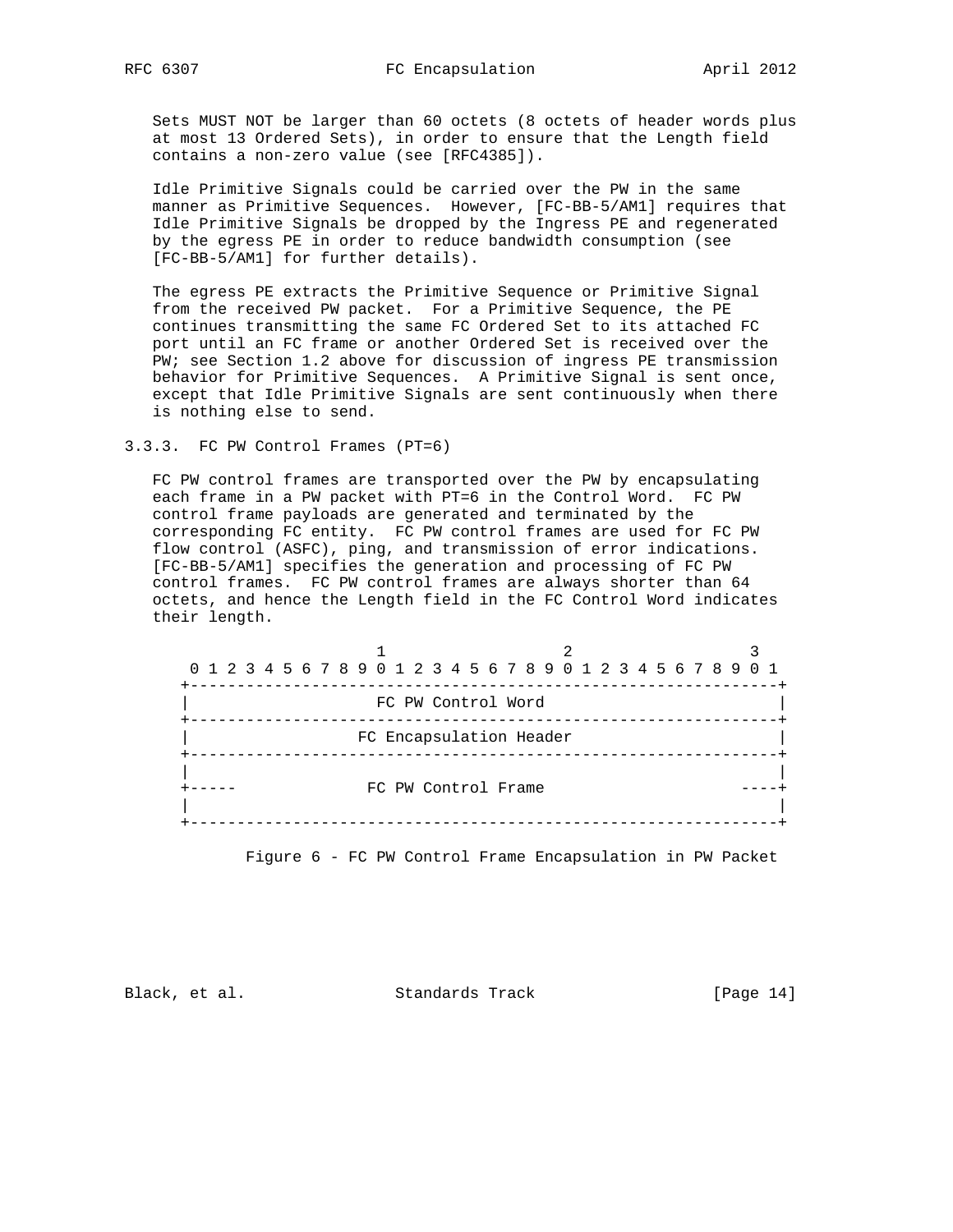### 3.4. PW Failure Mapping

 PW failures are detected through PW signaling failure, PW status notifications as defined in [RFC4447], or PW Operations, Administration, and Maintenance (OAM) mechanisms and MUST be mapped to emulated signal failure indications. Sending the FC link failure indication to its attached FC link is performed by the NSP, as defined by [FC-BB-5/AM1].

## 4. Signaling of FC Pseudowires

 [RFC4447] specifies the use of the MPLS Label Distribution Protocol (LDP) as a protocol for setting up and maintaining pseudowires. This section describes the use of specific fields and error codes used to control FC PW.

 The PW Type field in the PWid Forwarding Equivalence Class (FEC) element and PW generalized ID FEC elements MUST be set to the "FC Port Mode" value in Section 8.

 The Control Word is REQUIRED for FC pseudowires. Therefore, the C-Bit in the PWid FEC element and PW generalized ID FEC elements MUST be set. If the C-Bit is not set, the pseudowire MUST NOT be established, and a Label Release MUST be sent with an "Illegal C-Bit" status code [RFC4447].

The Fragmentation Indicator (Parameter ID =  $0x09$ ) is specified in [RFC4446], and its usage is defined in [RFC4623]. Since fragmentation is not used in FC PW, the fragmentation indicator parameter MUST be omitted from the Interface Parameter Sub-TLV.

 The Interface MTU Parameter (Parameter ID = 0x01) is specified in [RFC4447]. Since all FC interfaces have the same MTU, this parameter MUST be omitted from the Interface Parameter Sub-TLV.

The FCS Retention Indicator (Parameter ID =  $0x0A$ ) is specified in [RFC4720]. Since the CRC treatment defined in this document differs from one that is specified in [RFC4720], this parameter MUST be omitted from the Interface Parameter Sub-TLV.

5. Timing Considerations

 Correct Fibre Channel link operation requires that the FC link latency between CE1 and CE2 (refer to Figure 1) be:

 o no more than one-half of the R\_T\_TOV (Receiver Transmitter Timeout Value, default value: 100 milliseconds) of the attached devices for Primitive Sequences;

Black, et al. Standards Track [Page 15]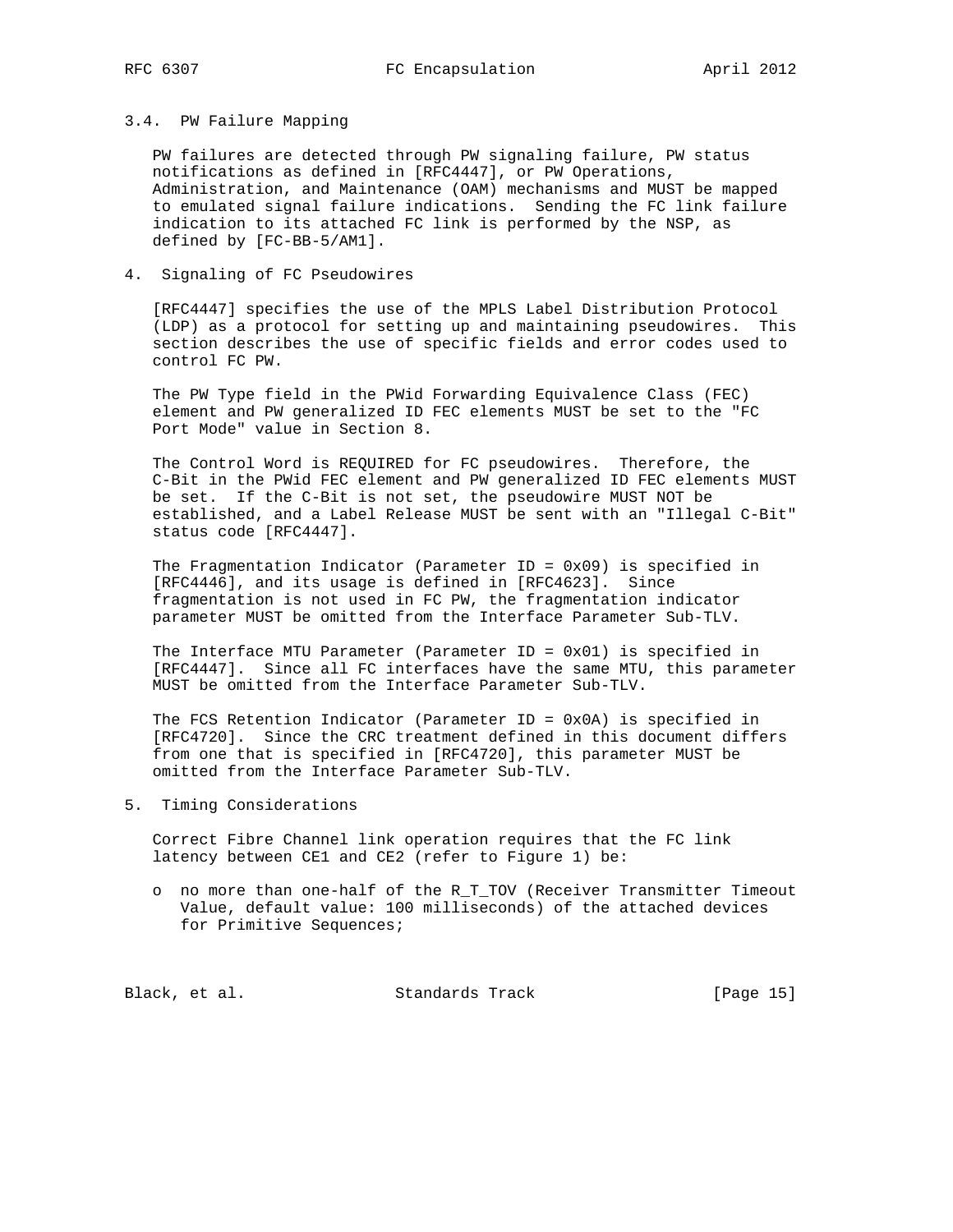- o no more than one-half of the E\_D\_TOV (Error Detect Timeout Value, default value: 2 seconds) of the attached devices for frames; and
- o within the R\_A\_TOV (Resource Allocation Timeout Value, default value: 10 seconds) of the attached fabric(s), if any. The FC standards require that the E\_D\_TOV value for each FC link be set so that the R\_A\_TOV value for the fabric is respected when the worst-case latency occurs for each link (see [FC-FS-2]).

 An FC PW MUST adhere to these three timing requirements and MUST NOT be used in environments where high or variable latency may cause these requirements to be violated.

 These three timeout values are ordered (R\_T\_TOV < E\_D\_TOV < R\_A\_TOV), so adherence to one-half of  $R_T$  TOV for all FC PW traffic is sufficient. See [FC-FS-2] for definitions of the FC timeout values.

The R\_T\_TOV is used by the FC link initialization protocol. If an FC PW's latency exceeds one-half R\_T\_TOV, initialization of the FC link that is encapsulated by the FC PW may fail, leaving that FC link in a non-operational state.

The E\_D\_TOV is used to detect failures of operational FC links. If an FC PW's latency exceeds the one-half  $E_D_T$ TOV requirement, the FC link that is encapsulated by the FC PW may fail. The usual FC response to such a link failure is to attempt to recover the FC link by initializing it. That initialization will also fail if the FC PW latency exceeds one-half R\_T\_TOV (a tighter requirement).

 The R\_A\_TOV is used to determine when FC communication resources (e.g., values that identify FC frames) may be reused. If an FC PW's violation of the one-half E\_D\_TOV requirement is sufficient to also cause the FC fabric to violate the R\_A\_TOV requirement, then FC reuse of frame identification values after an R\_A\_TOV timeout may result in multiple FC frames with the same identification values, causing incorrect Fibre Channel operation. For example, if two such frames are swapped between I/O operations, the result may corrupt data in the I/O operations.

 The PING and PING\_ACK FC PW control frames defined in Section 6.4.7 of [FC-BB-5/AM1] SHOULD be used to measure the current FC pseudowire latency between the Customer Edge (CE) devices. If the measured latency violates any of the timing requirements, then the FC PW PE MUST generate a WAN Down event as specified in [FC-BB-5/AM1].

 The WAN Down event causes the PE to continuously send NOS (an FC Primitive Sequence) on the native FC link to the FC port at the other end of that link (typically an E\_Port on a switch in this case).

Black, et al. Standards Track [Page 16]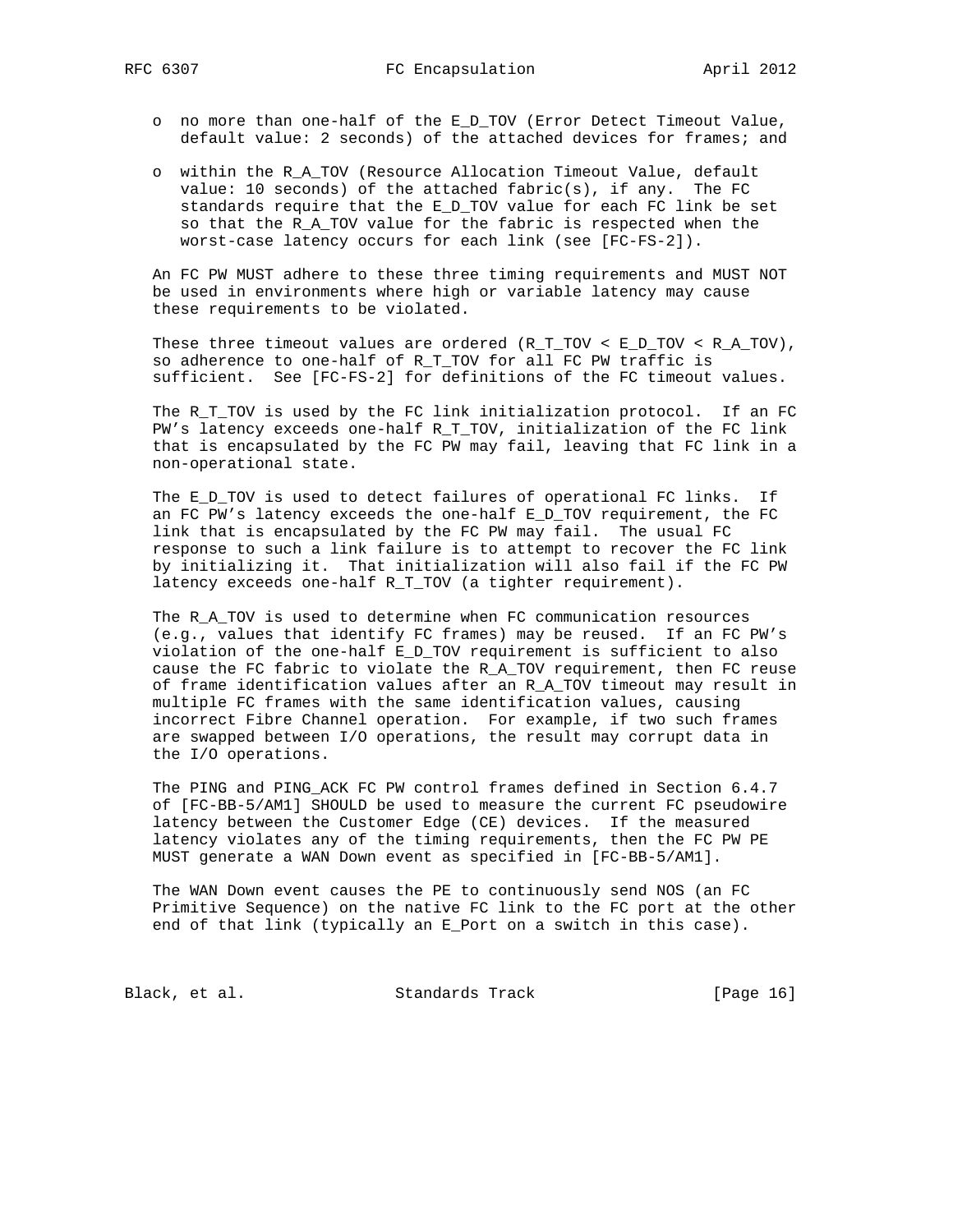This immediately causes the FC link that is carried by the PW to become non-operational, halting transmission of FC traffic. However, it is not necessary to tear down the pseudowire itself in this situation (e.g., destroy the MPLS path set up by LDP).

 The Transparent FC-BB initialization state machine in [FC-BB-5/AM1] specifies the protocol used to attempt to recover from a WAN Down event (i.e., bring the WAN back up). If that protocol brings the WAN back up, FC traffic will resume and the standard FC link recovery protocol will bring the encapsulated FC link back up. If the previous pseudowire was destroyed, attempts will be made to re-establish the path via LDP as part of recovering from the WAN Down event. If the PW round-trip latency remains above R\_T\_TOV, the initialization protocol for the FC PW will repeatedly time out in attempting to recover from the WAN Down event, preventing recovery of the FC link carried by the PW; see [FC-BB-5/AM1].

6. Security Considerations

 The FC PW is an MPLS pseudowire; for MPLS pseudowire security considerations, see the security considerations sections of [RFC3985] and [RFC4385].

 The protocols used to implement security in a Fibre Channel fabric are defined in [FC-SP]. These protocols operate at higher layers of the FC hierarchy and are transparent to the FC PW.

 The FC timing requirements (see Section 5) create an exposure of the FC PW to inserted latency. Injection of latency sufficient to cause the round-trip time for an FC PW to exceed R\_T\_TOV (default: 100 ms) may cause the FC PW to fail in an active fashion because the FC link initialization protocol repeatedly times out. OAM functionality for deployed FC PWs SHOULD monitor for persistence of this situation and respond accordingly (e.g., shut down the FC PW in order to avoid wasting WAN bandwidth on an FC PW whose FC link cannot be successfully initialized due to excessive latency).

7. Applicability Statement

 FC PW allows the transparent transport of FC traffic between Fibre Channel ports while saving network bandwidth by removing FC Idle Primitive Signals and reducing the number of FC Primitive Sequences.

 o The pair of CE devices operates as if they were directly connected by an FC link. In particular, they react to Primitive Sequences on their local FC links as specified by the FC standards.

Black, et al. Standards Track [Page 17]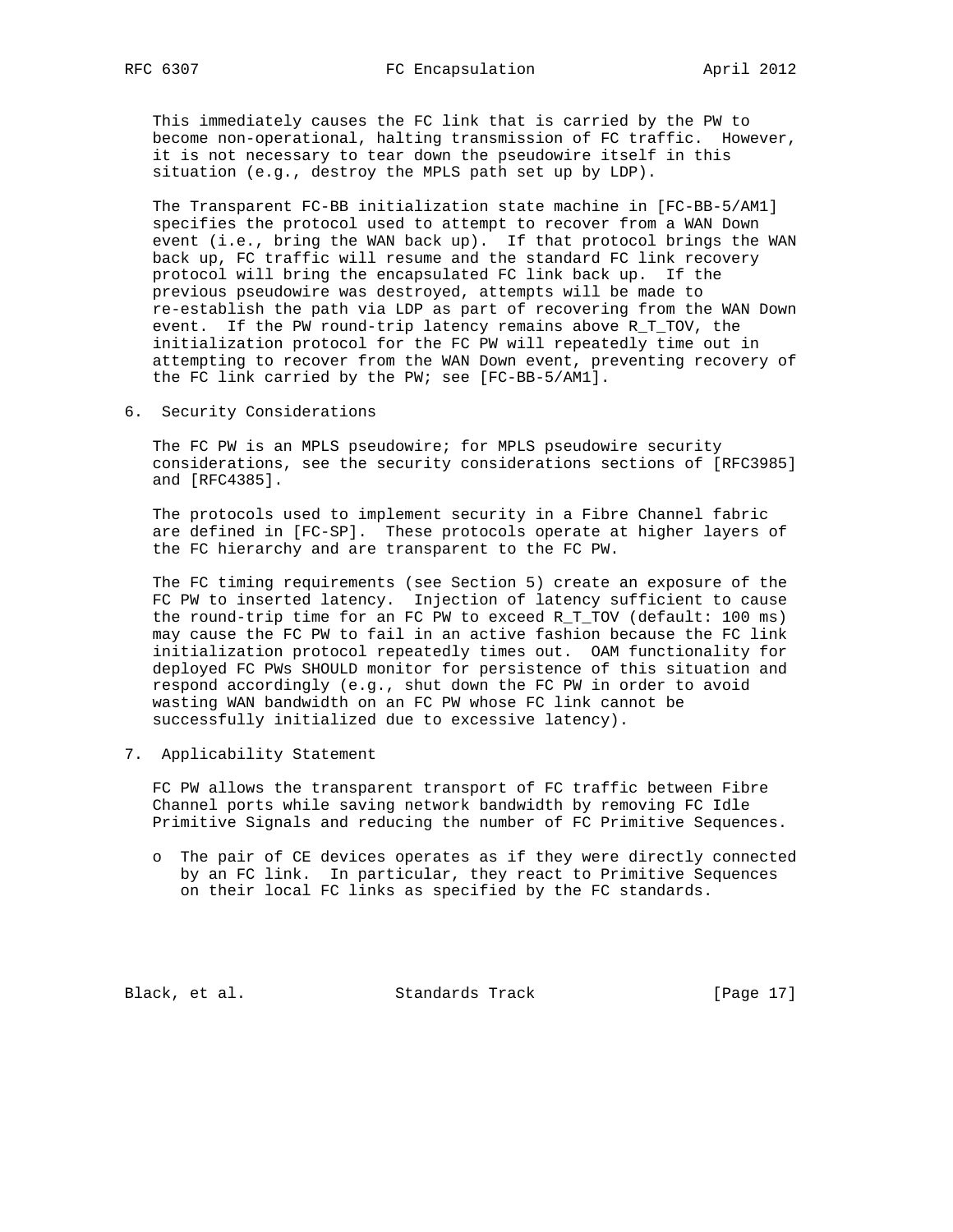- o The FC PW carries only FC data frames, FC Primitive Signals, and a subset of the copies of an FC Primitive Sequence. Idle Primitive Signals are suppressed, and long streams of the same Primitive Sequence are reduced over the PW, thus saving bandwidth.
- o The PW PE MUST generate Idle Primitive Signals to the attached FC link when there is no other traffic to transmit on the attached FC link [FC-FS-2].
- o The PW PE MUST send Primitive Sequences continuously to the attached FC port, as required by the FC standards [FC-FS-2].

 FC PW traffic should only traverse MPLS networks that are provisioned based on traffic engineering to provide dedicated bandwidth for FC PW traffic. The MPLS network should enforce ingress traffic policing so that delivery of FC PW traffic can be assured. To extend FC across a network that does not satisfy these requirements, FCIP SHOULD be used instead of an FC PW (see [RFC3821] and [FC-BB-6]).

 This document does not provide any mechanisms for protecting an FC PW against network outages. As a consequence, resilience of the emulated FC service to such outages is dependent upon the underlying MPLS network, which should be protected against failures. When a network outage is detected, the PE SHOULD use a WAN Down event (as specified in [FC-BB-5/AM1]) to convey the PW status to the CE and enable faster outage handling.

8. IANA Considerations

IANA has assigned a new MPLS Pseudowire (PW) type as follows:

| PW type | Description  | Reference |
|---------|--------------|-----------|
|         |              |           |
| 0x001F  | FC Port Mode | RFC 6307  |

 IANA has reserved the following Pseudowire Interface Parameters Sub-TLV Types. These Sub-TLV types were used for the FC PW Selective Retransmission protocol, which the PWE3 working group has decided to eliminate. This action prevents future use of these values for other purposes, as there is at least one implementation of the Selective Retransmission protocol that has been deployed.

|      | Parameter ID Length Description Reference |          |
|------|-------------------------------------------|----------|
|      |                                           |          |
| 0x12 | Reserved                                  | RFC 6307 |
| 0x13 | Reserved                                  | RFC 6307 |
| 0x14 | Reserved                                  | RFC 6307 |
| 0x15 | Reserved                                  | RFC 6307 |
|      |                                           |          |

Black, et al. Standards Track [Page 18]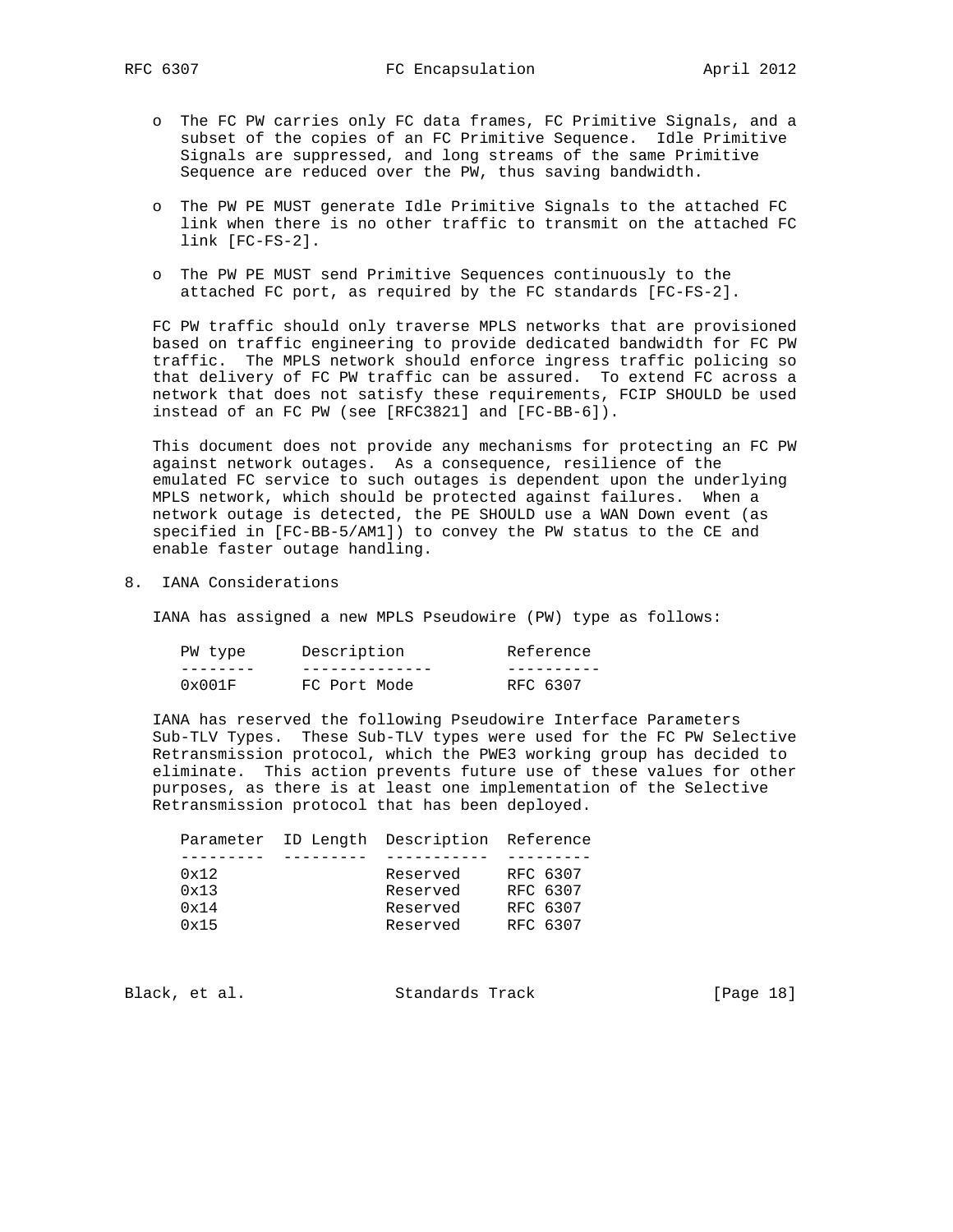9. Acknowledgments

 Previous versions of this document were authored by Moran Roth, Ronen Solomon, and Munefumi Tsurusawa; their efforts and contributions are gratefully acknowledged. The authors would like to thank Stewart Bryant, Elwyn Davies, Steve Hanna, Dave Peterson, Yaakov Stein, Alexander Vainshtein, and the members of the IESG for helpful comments on this document.

 The protocol specified in this document is intended to be used in conjunction with the Fibre Channel pseudowire portion of the FC-BB-5 Amendment 1 specification developed by INCITS Technical Committee T11. The authors would like to thank the members of both the IETF and T11 organizations who have supported and contributed to this work.

- 10. Normative References
	- [FC-BB-5/AM1] "Fibre Channel Backbone-5 / Amendment 1", INCITS 462-2010/AM 1-2012, June 2012.
	- [FC-FS-2] "Fibre Channel Framing and Signaling-2 (FC-FS-2)", ANSI INCITS 424:2007, August 2007.
	- [RFC2119] Bradner, S., "Key words for use in RFCs to Indicate Requirement Levels", BCP 14, RFC 2119, March 1997.
	- [RFC3643] Weber, R., Rajagopal, M., Travostino, F., O'Donnell, M., Monia, C., and M. Merhar, "Fibre Channel (FC) Frame Encapsulation", RFC 3643, December 2003.
	- [RFC3985] Bryant, S., Ed., and P. Pate, Ed., "Pseudo Wire Emulation Edge-to-Edge (PWE3) Architecture", RFC 3985, March 2005.
	- [RFC4385] Bryant, S., Swallow, G., Martini, L., and D. McPherson, "Pseudowire Emulation Edge-to-Edge (PWE3) Control Word for Use over an MPLS PSN", RFC 4385, February 2006.
	- [RFC4446] Martini, L., "IANA Allocations for Pseudowire Edge to Edge Emulation (PWE3)", BCP 116, RFC 4446, April 2006.
	- [RFC4447] Martini, L., Ed., Rosen, E., El-Aawar, N., Smith, T., and G. Heron, "Pseudowire Setup and Maintenance Using the Label Distribution Protocol (LDP)", RFC 4447, April 2006.

Black, et al. Standards Track [Page 19]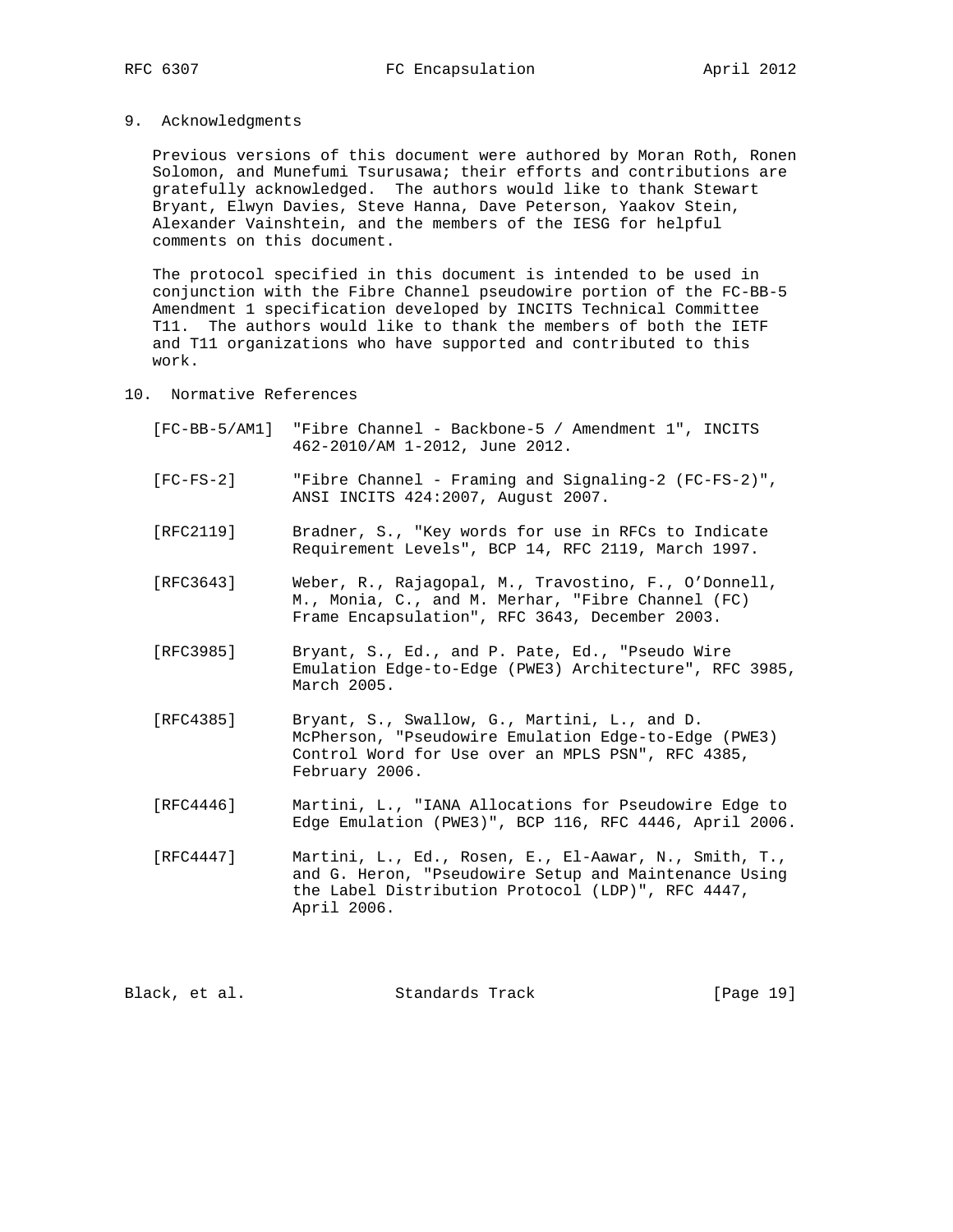- [RFC4623] Malis, A. and M. Townsley, "Pseudowire Emulation Edge to-Edge (PWE3) Fragmentation and Reassembly", RFC 4623, August 2006.
- [RFC4720] Malis, A., Allan, D., and N. Del Regno, "Pseudowire Emulation Edge-to-Edge (PWE3) Frame Check Sequence Retention", RFC 4720, November 2006.
- 11. Informative References
	- [FC-BB-6] "Fibre Channel Backbone-6" (FC-BB-6), T11 Project 2159-D, Rev 1.04, Work in Progress, January 2012.
- [FC-SP] "Fibre Channel Security Protocols" (FC-SP), ANSI INCITS 426:2007, February 2007.
	- [RFC3821] Rajagopal, M., Rodriguez, E., and R. Weber, "Fibre Channel Over TCP/IP (FCIP)", RFC 3821, July 2004.
	- [RFC4717] Martini, L., Jayakumar, J., Bocci, M., El-Aawar, N., Brayley, J., and G. Koleyni, "Encapsulation Methods for Transport of Asynchronous Transfer Mode (ATM) over MPLS Networks", RFC 4717, December 2006.
	- [T11] INCITS Technical Committee T11, http://www.t11.org, January 2011.

Black, et al. Standards Track [Page 20]